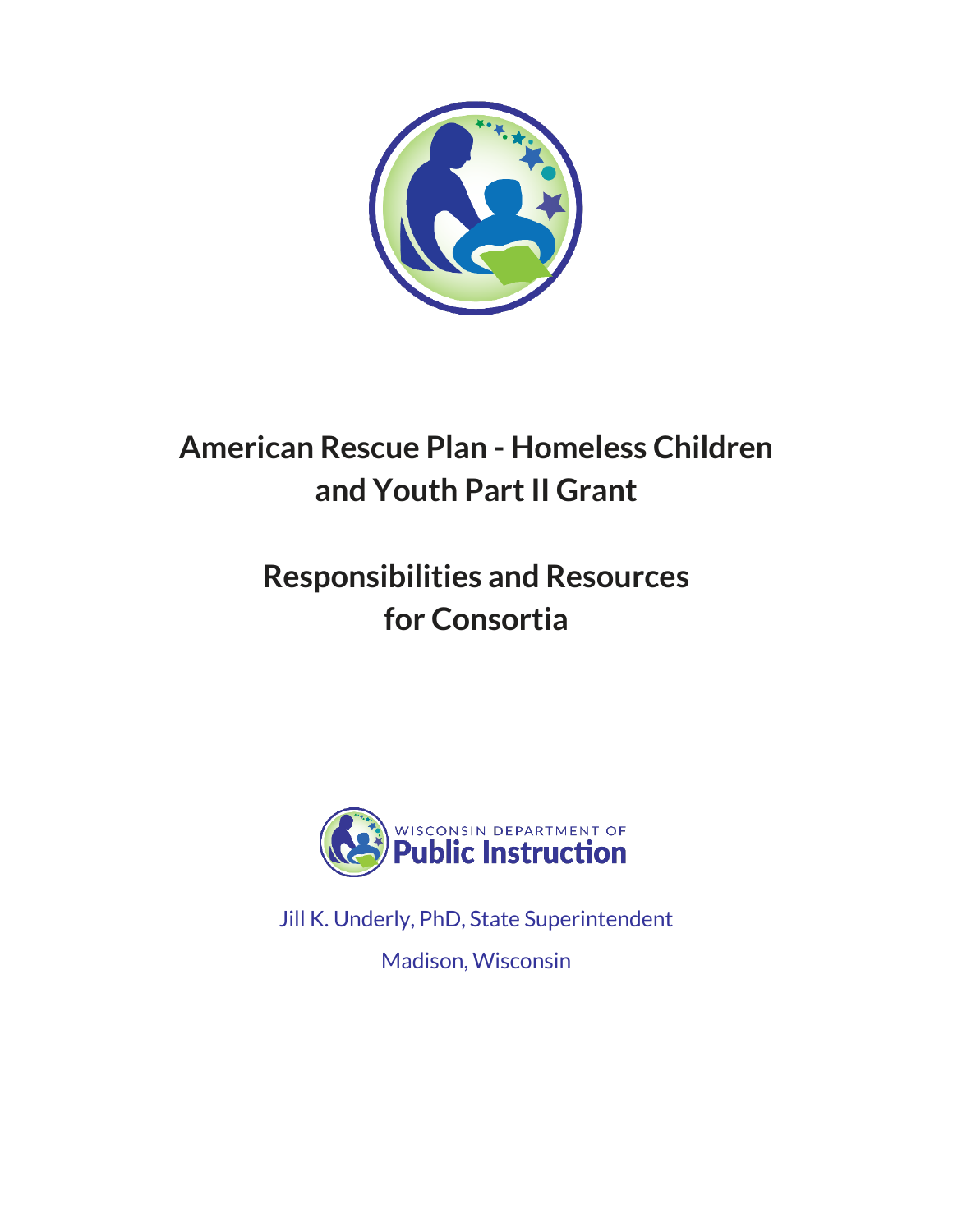This document is available from:

Education for Homeless Children and Youth Consultants Title I and School Support Wisconsin Department of Public Instruction 125 South Webster Street Madison, WI 53703 <https://dpi.wi.gov/homeless> <https://dpi.wi.gov/homeless/arp-hcy>

November, 2021

The Wisconsin Department of Public Instruction does not discriminate on the basis of sex, race, color, religion, creed, age, national origin, ancestry, pregnancy, marital status or parental status, sexual orientation, or ability and provides equal access to the Boy Scouts of America and other designated youth groups.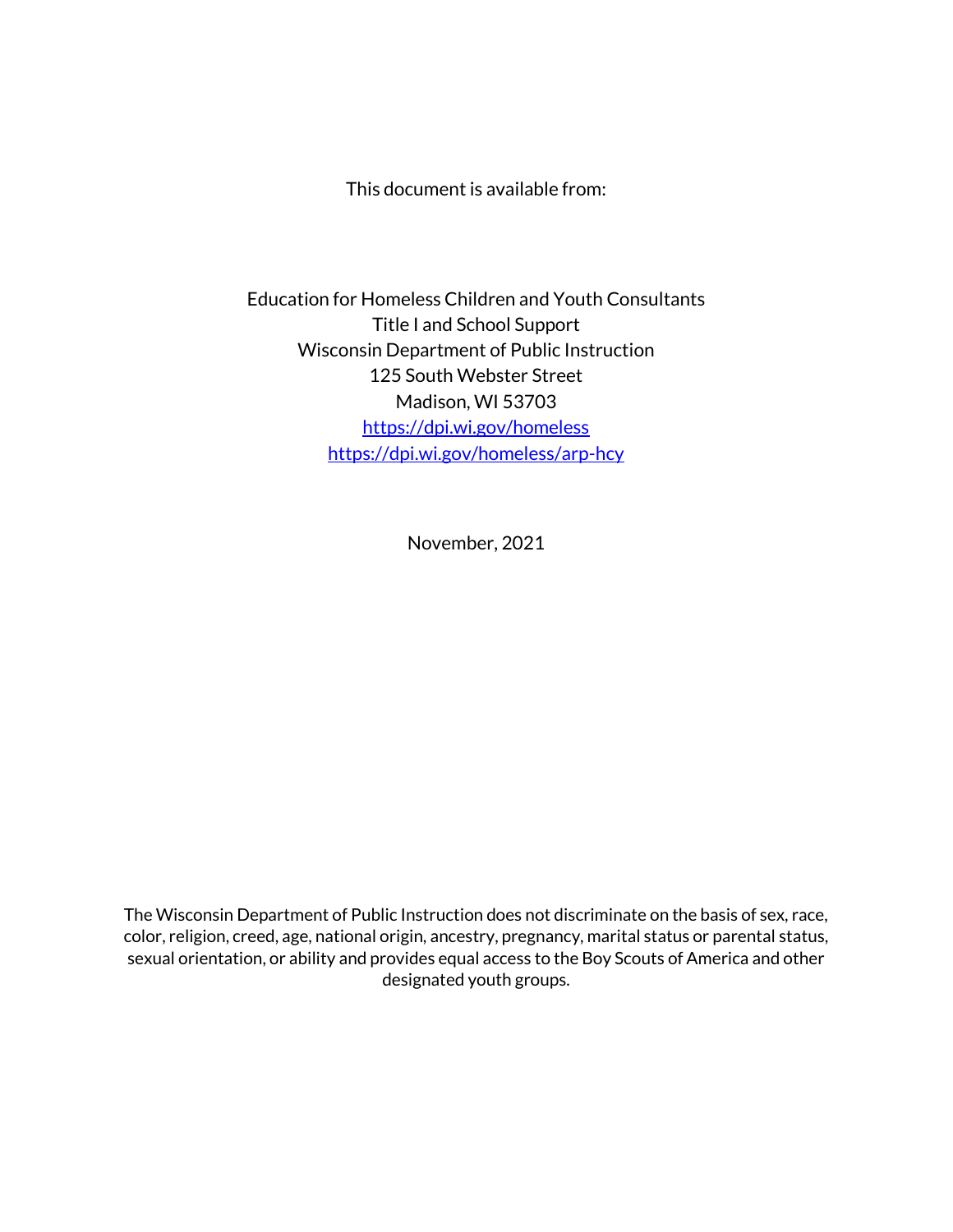## **Introduction to ARP-HCY**

The American Rescue Plan Act (ARP), Congress' most recent package for COVID-19 relief, provided Wisconsin with \$10,097,813 in funding specifically dedicated to support students experiencing homelessness. This funding is referred to as American Rescue Plan - Homeless Children and Youth (ARP-HCY).

DPI will distribute \$5,680,929 in ARP-HCY Part II funds to all eligible Local Education Agencies (LEAs). Allocations were determined by a formula set forth by the United States Department of Education (USDE) based equally on the proportional share of an LEA's allocation under Title I-A for 2020-21, and the LEA's proportional share of the number of homeless children and youth identified by each LEA relative to all LEAs in the State, using the greater of the certified number of [homeless children and youth in either the 2018-19 or 2019-20 school year](https://dpi.wi.gov/sites/default/files/imce/homeless/xls/Homeless_Student_Certified_Data_18-19_19-20.xlsx) in each LEA.

ARP-HCY funds are specifically dedicated to support the identification, enrollment, and school participation of children and youth experiencing homelessness, including through wrap-around services. These students have specific and urgent needs due to the extraordinary impact of the pandemic on students experiencing homelessness, including academic, social, emotional, and mental health needs due to decreased enrollment in school, interrupted classroom instruction, and challenges navigating services for shelter/housing, clothing and school supplies, food, and child care.

## **Introduction to ARP-HCY Consortia**

According to the American Rescue Plan Act, an LEA must have a minimum allocation of \$5,000 to receive an ARP-HCY Part II subgrant. LEAs with an allocation less than \$5,000 may receive a subgrant only as part of a consortium. Consortia are eligible to receive a subgrant if the total of their combined allocations is at least \$5,000. For the purpose of this grant, a consortium means a subgrantee that consists of more than one LEA. [\(86 FR 36222\)](https://www.federalregister.gov/d/2021-14705/p-24)

All LEAs who received a preliminary allocation of less than \$5,000 were encouraged to join a consortium in order to receive funds rather than return the funds to DPI. Each consortium must designate a member to serve as the consortium leader.

- There is no limit to the number of LEAs that can join a consortium.
- There is no limit to the number of consortia that receive subgrants.
- Each consortium must have a combined allocation of at least \$5,000 among all participating LEAs.
- LEAs do not need to be in the same CESA.
- A consortium leader can be either an LEA or a CESA.

The following contains information on the responsibilities of a consortium leader and of consortium members.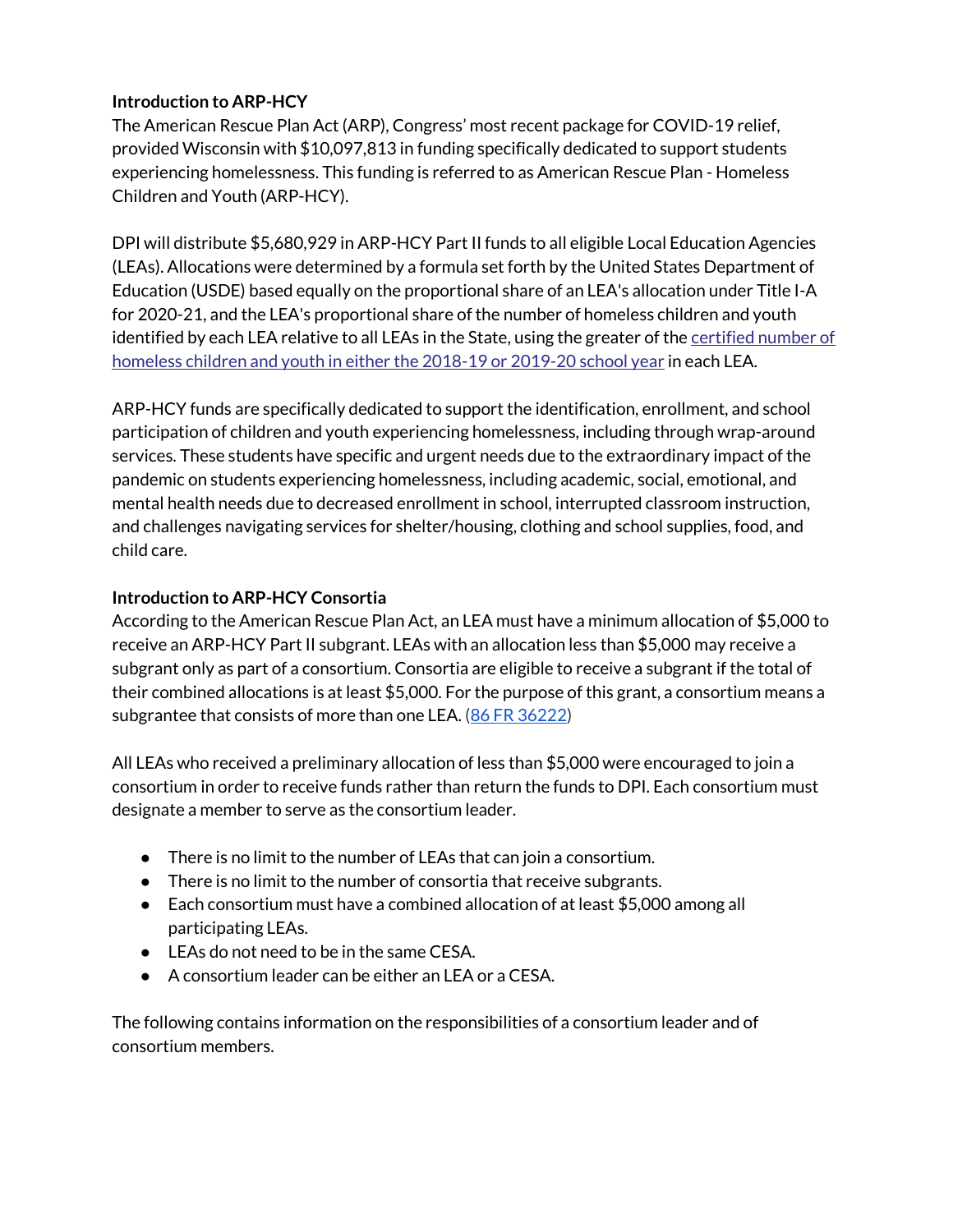## **Responsibilities of the consortium leader:**

The consortium leader is responsible for acting as the fiscal agent for the consortium and ensuring all requirements are met. Responsibilities of the fiscal agent include:

- Co-creating a plan for how funds will be used or distributed, including any services to be provided to consortium members that meet the needs of students experiencing homelessness in all member LEAs (see Conducting a Needs [Assessment section](#page-3-0) for more information).
- Developing and collecting Memoranda of Understanding (MOU)/agreements signed by all consortium member LEAs that reflect the needs of students and plan for the use of funds.
- Completing the ARP-HCY Part II application and budget in WISE grants.
- Managing the budget and submitting claims in WISEgrants.
- Completing all reports required by DPI.

Consortium leaders have the ability to use a reasonable and necessary amount of combined consortium funds to cover costs relating to direct administration activities (such as staff time to submit applications, claims and reports). Consortium leaders may also charge an indirect cost rate to the grant. All consortium members should come to an agreement about administration costs before agreements are signed and grant funds are surrendered to the consortium leader.

## **Responsibilities of a consortium member:**

An LEA choosing to join a consortium to receive ARP-HCY Part II funds will select an LEA or CESA to manage their funds when the grant application is available in WISEgrants. By joining a consortium, the LEA is electing to transfer the management of their ARP-HCY Part II allocation to the consortium leader.

Consortium members will engage with the consortium leader to co-create a plan for how funds will be used to support the unique needs of students experiencing homelessness in their LEAs. All consortium members should come to a collective agreement about the use of funds and services provided before the LEA elects to transfer fund management to the consortium leader. The consortium leader and all consortium members will complete a memorandum of understanding (MOU) that reflects this plan. DPI does not require a specific MOU form but has provided a [sample MOU for consortium leaders.](#page-7-0)

## <span id="page-3-0"></span>**Conducting a Needs Assessment**

It is important that all parties in a consortium come to an agreement on how the consortium grant will best support students experiencing homelessness in their LEAs. In order to facilitate this, consortia are encouraged to conduct needs assessments to determine the specific needs of the students experiencing homelessness in their member LEAs.

Needs assessments typically involve a process of reviewing stakeholder input, data and systems in order to determine areas of improvement related to the target population. As part of the needs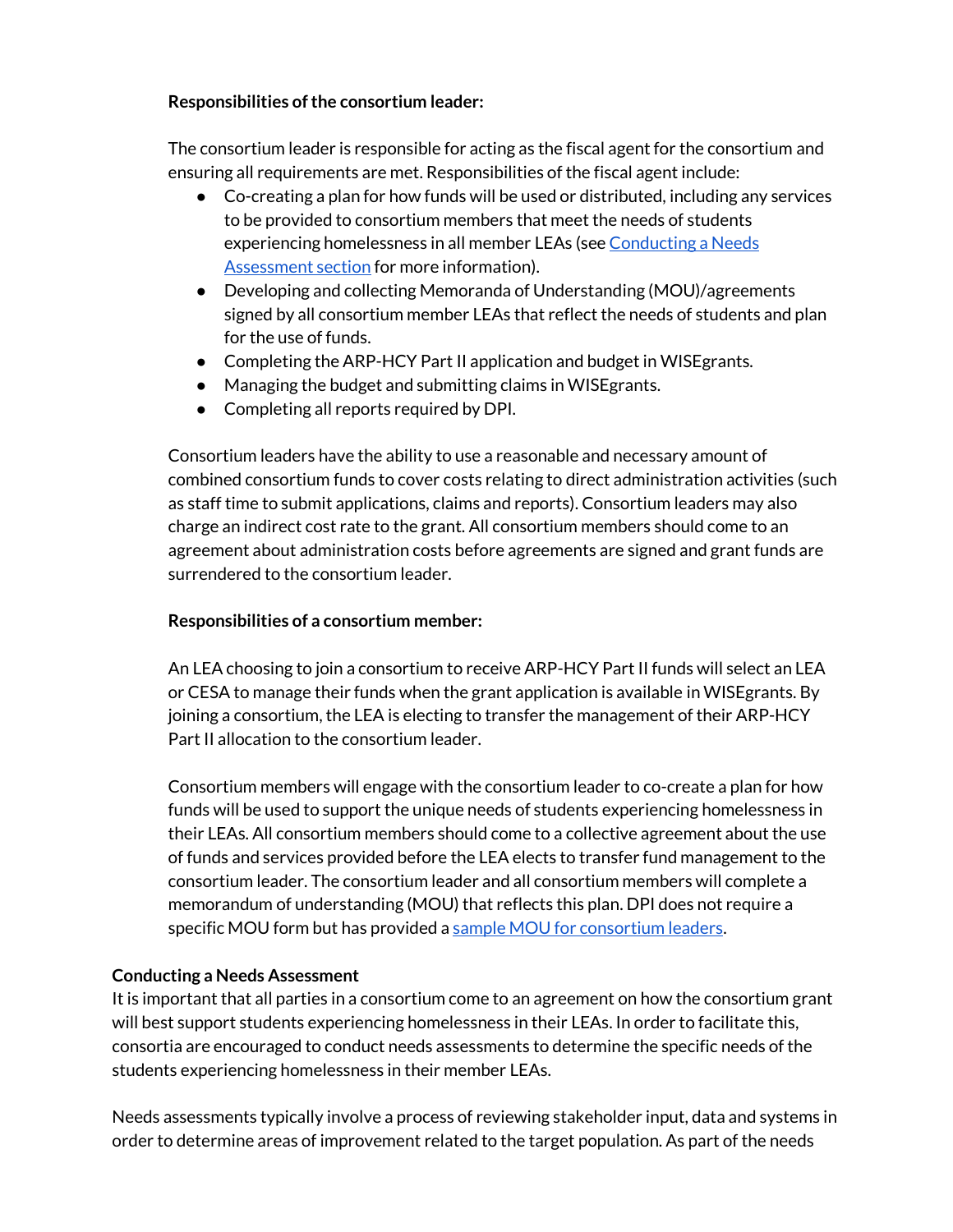assess[m](https://dpi.wi.gov/wisedash/districts)ent, applicants are encouraged to review data from WISE dash for Districts. For a detailed walkthrough of how to locate pertinent data in WISEdash for Districts and WISEgrants, see thi[s](https://dpi.wi.gov/sites/default/files/imce/homeless/pdf/2020-23_EHCY_Application-Data_Walkthrough.pdf) [Data Walkthrough document.](https://dpi.wi.gov/sites/default/files/imce/homeless/pdf/2020-23_EHCY_Application-Data_Walkthrough.pdf)

Needs assessments may also include looking at the Title I-A homeless reservation and getting assistance from district business managers to determine the amount of local funds used in a typical year to support students experiencing homelessness and the services or items on which those funds are spent.

Data is not the only important piece of a needs assessment. There may be emerging needs in LEAs due to the COVID-19 pandemic that will not be reflected in the data. It is crucial to engage homeless liaisons and other LEA staff working with students experiencing homelessness to determine the immediate needs present for students.

If an LEA or consortium wishes to conduct an informal needs assessment, the National Center for Homeless Education has an informal LEA Needs Assessment process that may be useful: <https://nche.ed.gov/wp-content/uploads/2018/10/lea-needs-assess.docx>

## **Allowable Use of Funds**

Overall, all costs must be deemed "reasonable and necessary" and align with the purpose of, and other requirements in, the McKinney-Vento Homeless Assistance Act. Consortia should consider the extraordinary impact of the pandemic on students experiencing homelessness when making decisions about how to use funds.

Suggestions for using ARP-HCY Part I funds to support students experiencing homelessness include:

- Increase outreach and identification
- Enhance communication options with students and families
- Increase counseling and social work services
- Facilitate the enrollment and retention of students experiencing homelessness
- Hire "systems navigators" to help families and youth access education
- Contract with community-based organizations to provide services to students and assistance to districts in specific regions
- Provide academic coaching, in-person enrichment opportunities, and access to summer learning
- Offer early childhood education services for young children experiencing homelessness
- Make systems and processes more McKinney-Vento friendly
- Help meet rising mental health needs
- Provide more and better transportation options
- Provide homeless children and youth with wrap-around services to address the challenges of COVID-19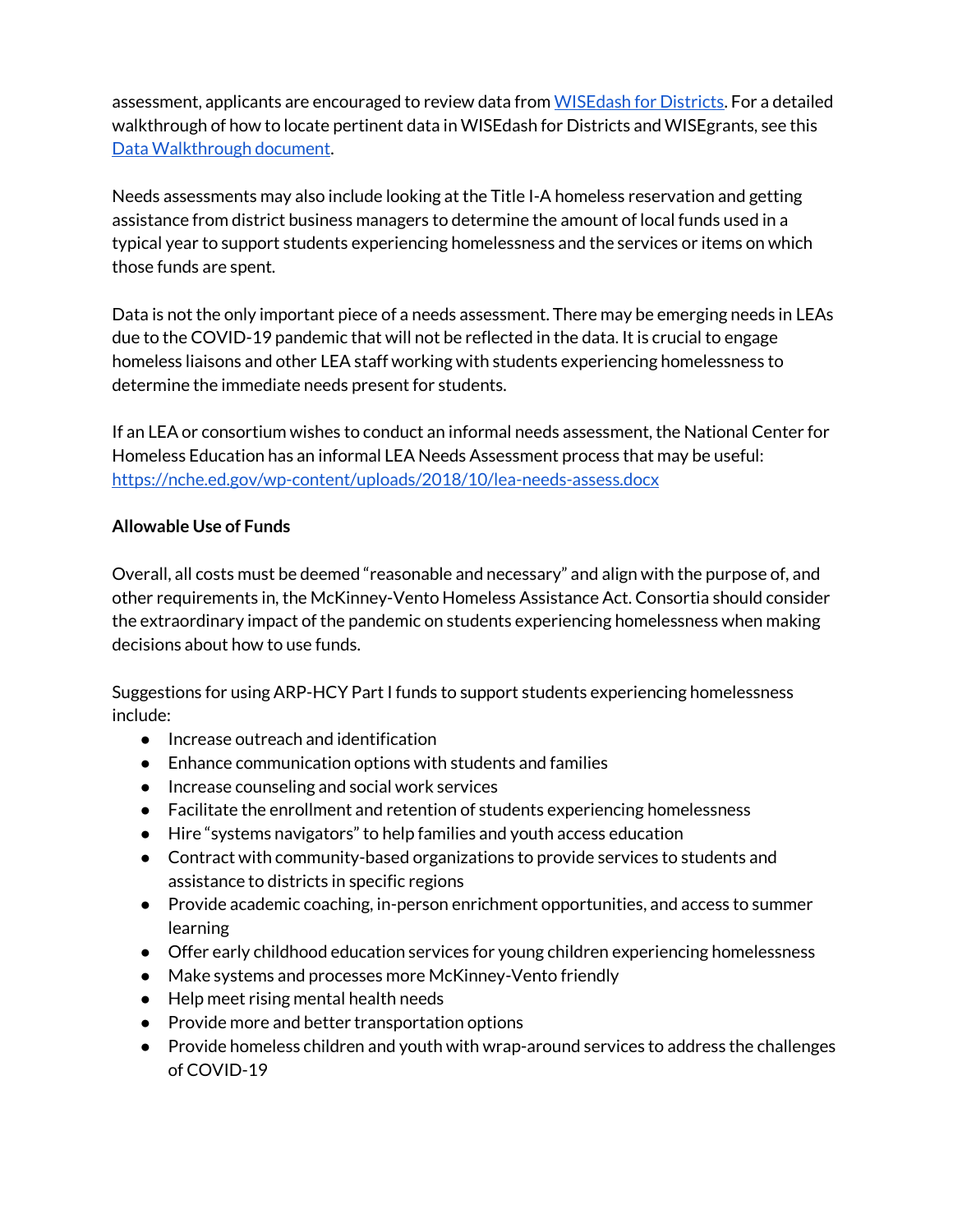Grant funds may only be used for the 16 activities authorized under the McKinney-Vento Homeless Assistance Act (42 U.S.C. 11433(d)):

**(1)** The provision of tutoring, supplemental instruction, and enriched educational services that are linked to the achievement of the same challenging state academic standards as the state establishes for other children and youths.

**(2)** The provision of expedited evaluations of the strengths and needs of homeless children and youths, including needs and eligibility for programs and services (such as educational programs for gifted and talented students, children with disabilities, and English learners, services provided under Title I of the Elementary and Secondary Education Act of 1965 or similar state or local programs, programs in career and technical education, and school nutrition programs).

**(3)** Professional development and other activities for educators and specialized instructional support personnel that are designed to heighten the understanding and sensitivity of such personnel to the needs of homeless children and youths, the rights of such children and youths under this subtitle, and the specific educational needs of runaway and homeless youths.

**(4)** The provision of referral services to homeless children and youths for medical, dental, mental, and other health services.

**(5)** The provision of assistance to defray the excess cost of transportation for students under section 20 USC. sec. 722(g)(4)(A), not otherwise provided through federal, state, or local funding, where necessary to enable students to attend the school selected under section 20 USC. 722(g)(3).

**(6)** The provision of developmentally appropriate early childhood education programs, not otherwise provided through federal, state, or local funding, for preschool-aged homeless children.

**(7)** The provision of services and assistance to attract, engage, and retain homeless children and youths, particularly homeless children and youths who are not enrolled in school, in public school programs and services provided to non-homeless children and youths.

**(8)** The provision for homeless children and youths of before- and after-school, mentoring, and summer programs in which a teacher or other qualified individual provides tutoring, homework assistance, and supervision of educational activities.

**(9)** If necessary, the payment of fees and other costs associated with tracking, obtaining, and transferring records necessary to enroll homeless children and youths in school, including birth certificates, immunization or other required health records, academic records, guardianship records, and evaluations for special programs or services.

**(10)** The provision of education and training to the parents and guardians of homeless children and youths about the rights of, and resources available to, such children and youths, and other activities designed to increase the meaningful involvement of parents and guardians of homeless children and youths in the education of such children and youths.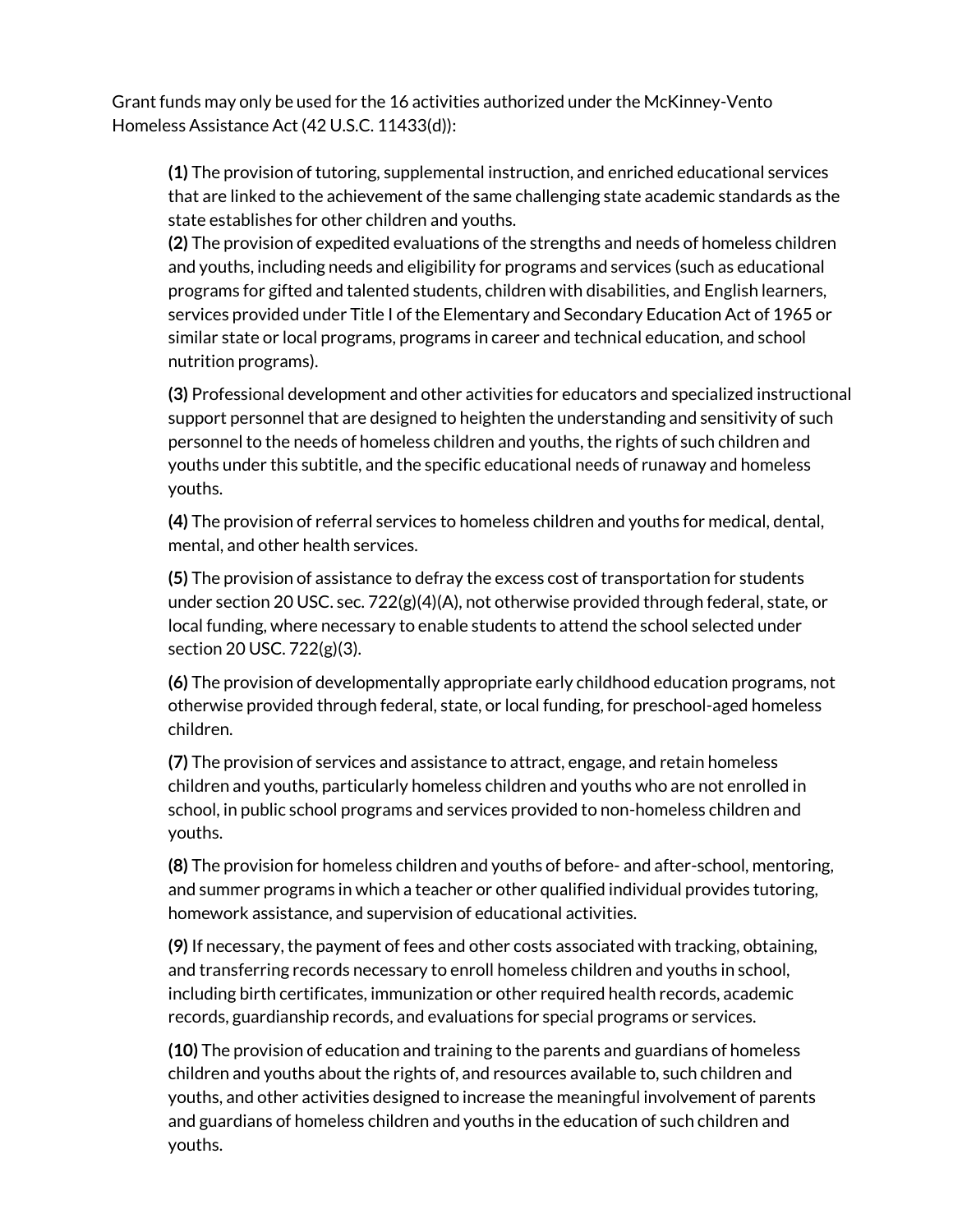**(11)** The development of coordination between schools and agencies providing services to homeless children and youths, as described in 20 USC. sec. 722(g)(5).

**(12)** The provision of specialized instructional support services (including violence prevention counseling) and referrals for such services.

**(13)** Activities to address the particular needs of homeless children and youths that may arise from domestic violence and parental mental health or substance abuse problems.

**(14)** The adaptation of space and purchase of supplies for any non-school facilities made available under subsection (a)(2) to provide services under this subsection.

**(15)** The provision of school supplies, including those supplies to be distributed at shelters or temporary housing facilities, or other appropriate locations.

**(16)** The provision of other extraordinary or emergency assistance needed to enable homeless children and youths to attend school and participate fully in school activities.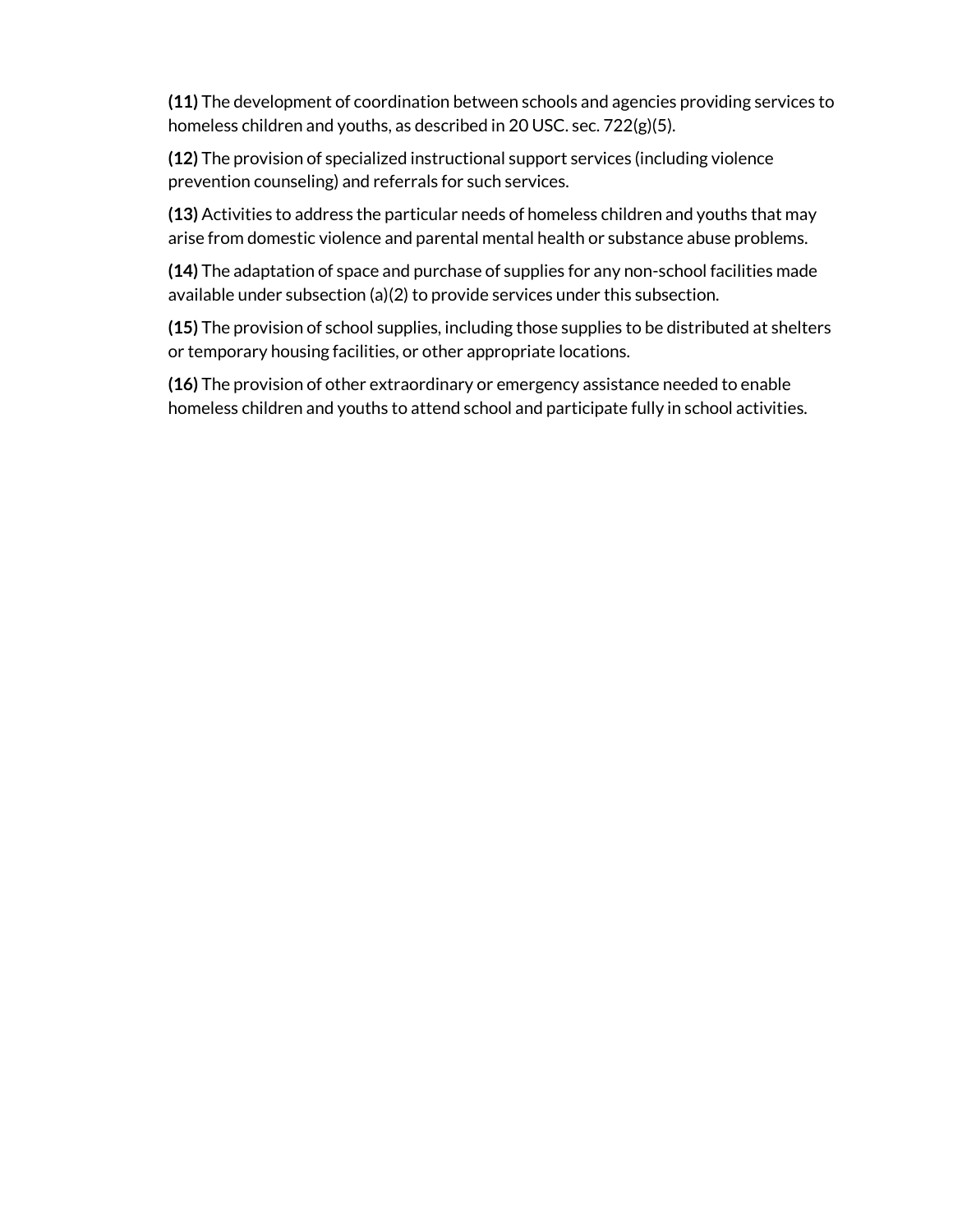## **Sample Memorandum Of Understanding (MOU)**

<span id="page-7-0"></span>\*This is a sample only. Consortium leaders should ensure MOUs follow their agency's policy and procedures. Content of MOUs should be reviewed by the agency's business manager, administrator, or legal counsel as appropriate.

*Instructions: all yellow highlighted areas should be completed by consortium leader [Click here to open a blank, editable version of the sample MOU](https://docs.google.com/document/d/15dqJ_I3ltMCSBeBlvPzwD51isFFCH7RzxZ0sWrplEzQ/copy)*

## **Memorandum of Understanding American Rescue Plan - Homeless Children and Youth (ARP-HCY) Part II Consortium**

This Memorandum of Understanding represents the agreed upon funds and services to be provided to members of the consortium by the consortium leader during the American Rescue Plan-Homeless Children and Youth (ARP-HCY) grant.

The [**Insert name of consortium leader here]** (Leader) will act as the fiscal agent for the Consortium.

The [**Insert name of each member LEA here]** (Members) will be part of the Consortium**.**

Leader is responsible for acting as the fiscal agent for the Consortium, including completion and submission of the Consortium application, budget, claims and reports as required by DPI. Leader will continue to serve as the fiscal agent for the Consortium for the duration of the grant period.

Members have come to an agreement on how the Consortium will provide services as identified by LEAs to meet the needs of students experiencing homelessness. A description of the needs and the services to be provided are indicated below:

## **Determination of Need and Plan for Services:**

[enter paragraph description here]

### **Use of Funds**

**Anticipated Total Consortium Grant allocation: \$\_\_\_\_\_**

### **Administrative Costs**

Consortium leaders may claim administrative costs as determined reasonable and necessary by DPI. Leaders may claim their negotiated unrestricted indirect administrative rate.

**Consortium Name** Leader will claim:

 $\bullet$   $\bullet$   $\bullet$  in administrative costs (if determined reasonable and necessary by DPI) for the purpose of:

### [Enter description here]

 $\bullet$  [Enter the Leader's unrestricted indirect rate here]  $\_\%$  of the total consortium allocation for indirect costs associated with the administration of this grant, or a total of  $\frac{1}{5}$ 

**Estimated total in administrative and indirect costs: \$\_\_\_\_**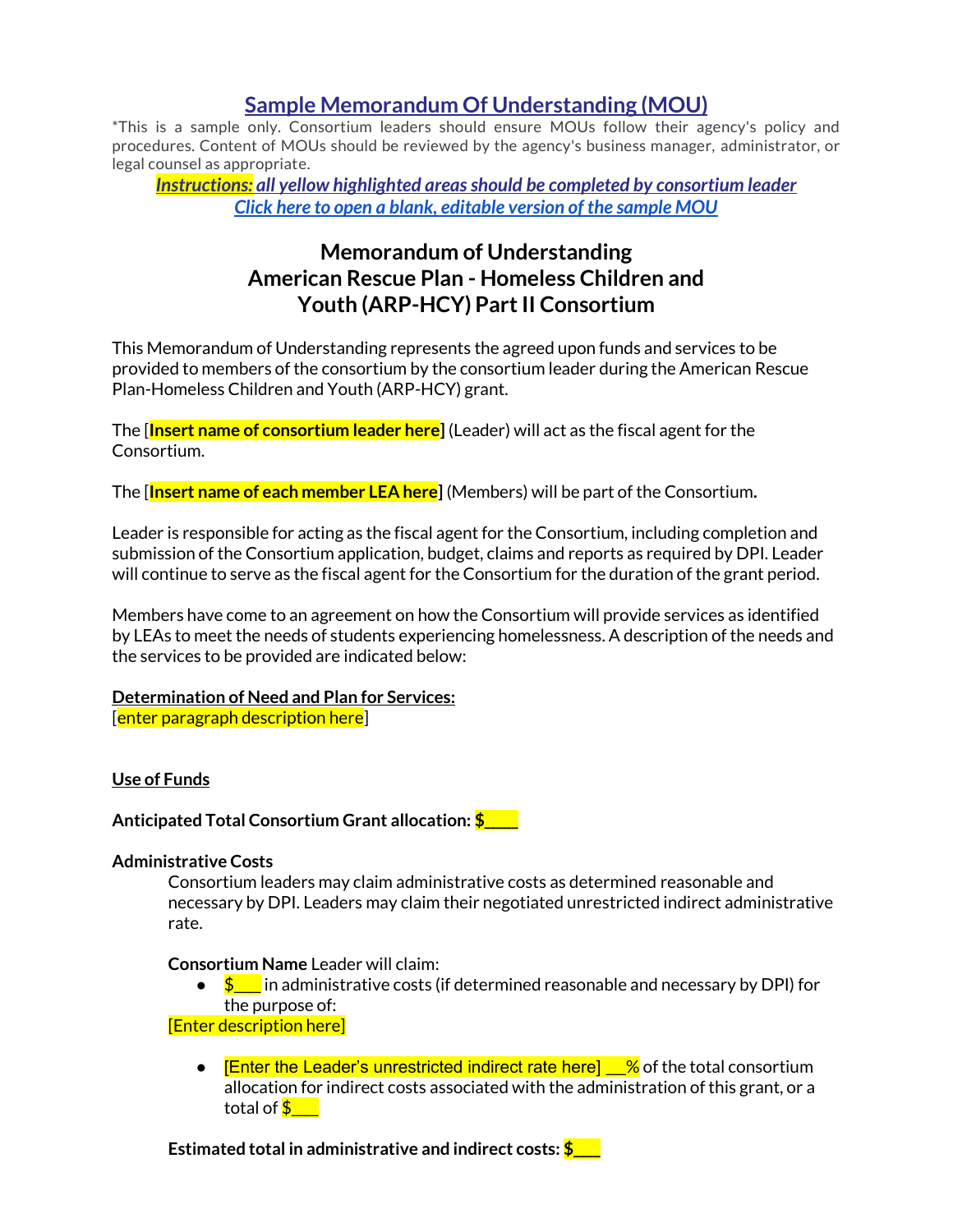### **Breakdown of costs for services**

Consortia determine how services will be provided in different ways. This MOU sample provides two pathways below for example only. Consortia may delete any table not used for the breakdown of costs before finalizing the MOU.

If the consortium has determined that services will be provided to all consortium members, please include the breakdown of the costs (e.g., hiring staff, purchasing items to be distributed).

| Description of Service                                                                                                                                                               | Frequency or<br>Time Frame | Scope                              | <b>Funding</b>                   |
|--------------------------------------------------------------------------------------------------------------------------------------------------------------------------------------|----------------------------|------------------------------------|----------------------------------|
| Service Example 1<br>Consortium contracts with a<br>mental health provider to<br>serve students experiencing<br>homelessness with virtual<br>counseling services for all<br>Members. | Each year                  | One contract for the<br>Consortium | \$3,000 each<br>year             |
| Service Example 2<br>Consortium contracts with<br>staff to provide transportation<br>services to students for all<br>Members.                                                        | 2022-23 school<br>year     | One contract for the<br>Consortium | \$3,000                          |
| <u>Purchase Example 1</u><br>School supplies, hygiene<br>supplies, apparel                                                                                                           | Each year                  | Stipend for every<br>Member        | \$500 per<br>member each<br>year |

If the consortium has determined that each Member will receive their proportional share of the original ARP-HCY Part II allocation, please list the Members and the amounts each will receive (e.g., Member  $1 = 27\%$  of allocation, amount to distribute after administrative costs = \$X).

| Member Name                 | % of Consortium Allocation | Allocation |
|-----------------------------|----------------------------|------------|
| Member 1                    | 43%                        | \$         |
| Member 2                    | 13%                        | S          |
| <b>Administrative Costs</b> | N/A                        | S          |
| Total                       | 100%                       | S          |